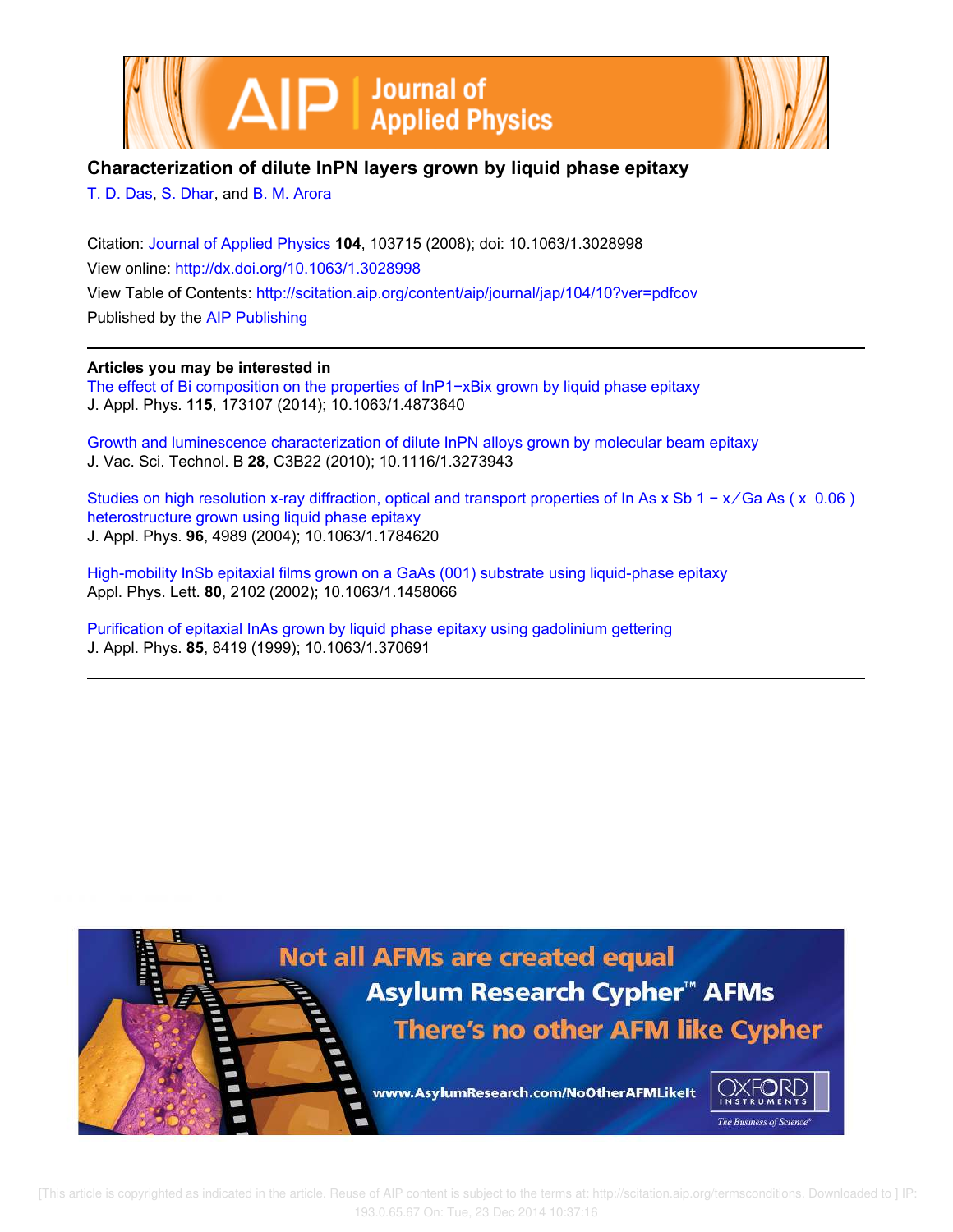# **Characterization of dilute InPN layers grown by liquid phase epitaxy**

T. D. Das, $^1$  S. Dhar, $^{1, a)}$  and B. M. Arora $^2$ 

<sup>1</sup>*Department of Electronic Science, University of Calcutta, 92 A. P. C. Road, Kolkata-700009, India* <sup>2</sup>*Department of Condensed Matter Physics, Tata Institute of Fundamental Research, Homi Bhabha Road, Mumbai-400005, India*

(Received 21 August 2008; accepted 16 October 2008; published online 24 November 2008)

We have grown dilute InPN layers by liquid phase epitaxy and characterized them using high resolution x-ray diffraction, optical absorption, low temperature photoluminescence, and Hall measurement techniques. Our results indicate that a maximum amount of 0.2% nitrogen has been incorporated in the material with a band gap lowering consistent with expectations. The crystalline quality of the material is found to improve upon nitrogen incorporation. Large increase in luminescence from the material is observed after a high temperature annealing. © *2008 American Institute of Physics.* [DOI: 10.1063/1.3028998]

## **I. INTRODUCTION**

III–V semiconductors containing small amounts of nitrogen, popularly known as "dilute nitrides," have been of great interest since the beginning of the past decade. The major interest in such materials lies in the fact that the incorporation of a little amount of nitrogen in the host III–V lattice results in a substantial reduction in the band gap of the material, accompanied by an increase in the lattice constant.<sup>1</sup> Change in lattice constant enables the material to be lattice matched to a particular substrate whereas band gap tuning by controlled nitrogen incorporation opens up the potential for application in light emitters in a selected wavelength region and in multilayer solar cells. Dilute GaAsN (Refs. 2–4) and InGaAsN (Refs.  $5-7$ ) have been studied most for their promising applications in optoelectronic devices. Band gap reduction effect has also been observed in  $\text{AlGaAsN}$ ,<sup>8</sup> GaPN,<sup>9</sup> GaSbN, $^{10}$  InAsN, $^{11}$  InAsPN, $^{12}$  and InPN. $^{13}$  Metal-organic vapor phase epitaxy, gas source molecular beam epitaxy, and, in some limited cases, nitrogen ion implantation have been used for the growth or formation of these materials. InPN has been least studied, presumably because the nitrogen incorporation in InP has been found to be less than  $1\%$ ,<sup>14,15</sup> a value substantially lower than that obtained in other group III–V-N materials. This low value of nitrogen incorporation is attributed to the very high equilibrium nitrogen vapor pressure over InN and relatively smaller In–N bond strength compared to that of InP.<sup>14</sup> Debbichi *et al.*<sup>16</sup> used a theoretical model to investigate the electronic and vibrational properties of InP and their study predicted that even in the nitrogen content range up to 1%, there will be a substantial reduction in the energy band gap making InPN a potential candidate for realizing long wavelength optoelectronic devices. We have earlier reported a liquid phase epitaxy (LPE) technique for the growth of dilute nitrides and have successfully demonstrated the growth of GaAsN,<sup>17,18</sup> GaSbN,<sup>19</sup> and InAsN.<sup>20</sup> We have used the same technique for the growth of InPN layers and studied their properties. The details of the study are being presented in this paper.

#### **II. EXPERIMENTAL**

We have used a horizontal LPE reactor for the growth of InPN layers on  $\langle 100 \rangle$  oriented Fe-doped semi-insulating InP substrates. Initially 99.9999% In metal was cleaned and etched following the usual procedures and then loaded in the LPE boat made of high density graphite. The metal was baked at 730 °C for 20 h under a continuous flow of Pddiffused ultrapure hydrogen gas. Next, required quantities of polycrystalline InN powder of 99.98% purity was added to the baked In and heated again under hydrogen for a period of 1 h at temperatures of  $700-720$  °C. Finally the In+InN mix was placed over a cleaned and etched polycrystalline InP wafer and baked for 2 h at 650 °C to completely saturate In with phosphorous. After the saturation procedure, the melt was moved away from the InP wafer and baked further at 700 °C for 10 h. Growth was typically done for 5–10 min under a melt supersaturation of  $4-5$  °C and a constant cooling rate of  $0.4-0.5$  °C. The same melt was used for  $3-4$ more growth runs and before each run, additional amount of InN was added to the melt and baked to completely dissolve the same. We have also grown some undoped InP layers for comparison, using the same procedure described above, except the addition of InN. The undoped layer is *n*-type with an electron concentration of  $4 \times 10^{16}$  cm<sup>-3</sup> and mobility around  $4500 \text{ cm}^2$ /V s, as measured by Hall technique to be described later.

The thickness of the grown layers was measured under an Olympus Nomarski Interference Contrast microscope, fitted with a calibrated eye piece. The typical thickness was in the range  $4-5$   $\mu$ m. Characterization was done by high resolution x-ray diffraction (HRXRD), optical absorption, and low temperature photoluminescence (PL) techniques. XRD studies were done in a high resolution x-ray diffractometer under copper  $K\alpha$  radiation. Optical absorption studies were done on samples, with the substrate side thinned at room temperatures in a Carry 5000 UV-visible-IR spectrophotometer. PL experiments were done at 18 K. The sample was illuminated by the 488 nm light from an argon ion laser. PL signal from the sample was collected in a McPherson 1-m monochromator and detected in a Si photodetector using the conventional lock-in techniques.

0021-8979/2008/104(10)/103715/4/\$23.00

Electronic mail: sdhar\_25@yahoo.co.in.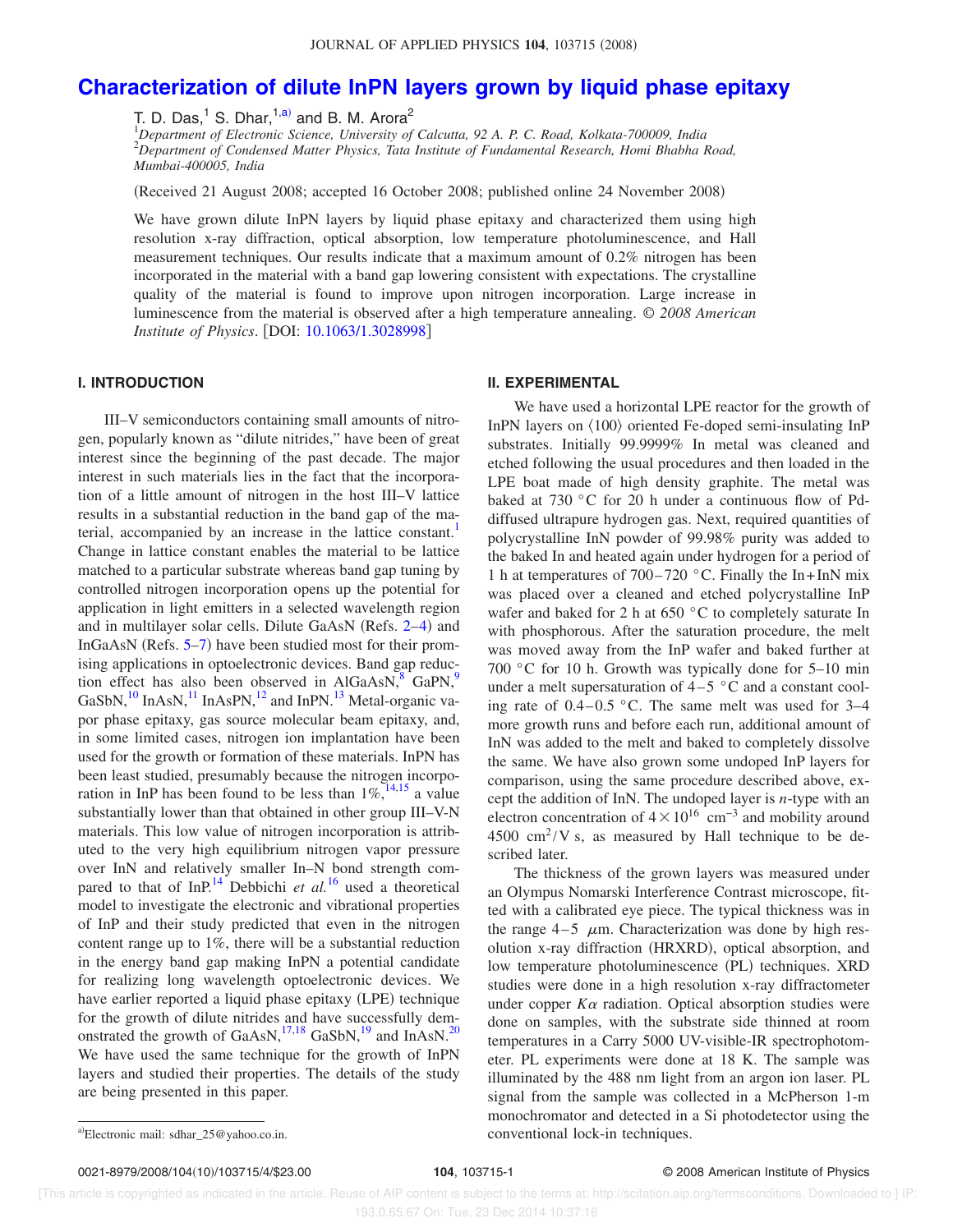

FIG. 1. HRXRD curves for three LPE-grown InPN samples containing varying amounts of nitrogen.

Finally, Hall effect measurements were done on the samples using the van der Pauw technique. For this purpose, layers grown on semi-insulating substrates were cut as 5 5 mm<sup>2</sup> squares and annealed 90*%* In+ 10*%* Sn Ohmic contacts were fabricated at the four corners. Measurements were done under a magnetic field of 3 kG.

## **III. RESULTS AND DISCUSSIONS**

## **A. HRXRD**

HRXRD curves for three InPN samples are being shown in Fig. 1. Each curve shows two sharp peaks, one due to the layer and other due to the substrate. From the angular separation of the two peaks, we are able to calculate the increase in lattice constant due to nitrogen incorporation. From these data, the nitrogen content in the materials are computed using Vegard's law. The nitrogen content, so computed, are shown in the box of Fig. 1.

## **B. Optical absorption**

The product of the square of optical absorption coefficient  $(\alpha)$  and the photon energy are plotted as a function of photon energy for three InPN samples grown from melts with successively increasing amounts of InN. These data are shown in Fig. 2. Energy gap for each sample, obtained from the linear extrapolation of the rising part, is used to calculate the nitrogen content in the material. Nitrogen content of 0.2%, computed from the absorption data, is the maximum value that we have so far been able to introduce in our LPE grown samples.

There have been numerous attempts to explain the band structure properties of the group III–V-N alloys. It is now well established that the properties of the conduction band in these materials can be parametrized in terms of the band anticrossing (BAC) model. $^{21}$  According to the BAC model, the interaction of the conduction band edge with the highly



FIG. 2. Optical absorption spectra for LPE InPN with different nitrogen contents.

localized N states leads to a splitting of the conduction band into two highly nonparabolic subbands *E*<sup>−</sup> and *E*<sup>+</sup> with dispersion relation given by<sup>22</sup>

$$
E_{\pm}(k) = [E_M(k) + E_N] \pm \sqrt{[E_M(k) - E_N]^2 + 4V_{NM}^2},
$$
 (1)

where  $E_N$  is the position of the nitrogen isoelectronic impurity level in the band structure,  $E_M(k)$  is the dispersion relation for the conduction band of the N-free semiconductor matrix, and  $V_{NM}$  is the matrix element describing the coupling between the host conduction band  $(E_M)$  and the resonant nitrogen level  $(E_N)$  and has the fundamental form  $V_{NM} = C_{NM} \sqrt{x}$ , where  $C_{NM}$  is a constant depending on the semiconductor matrix and *x* is the nitrogen composition.

It is evident from Eq.  $(1)$  that the initial rate of reduction in the N-induced band gap depends on the coupling parameter  $V_{\text{N}M}$  and on the energy difference  $E_M - E_N$ . Therefore, the dependence of  $E_N$ ,  $E_M$ , and  $V_{NM}$  on the nitrogen content of the InPN bulk layer should be duly taken into account. Since GaAs and InP have similar energy gap and valenceband offsets (VBOs), it is natural to expect the BAC model to apply equally well to  $InPN.<sup>23</sup>$  We have derived a parameterization in which the GaAs/InP VBO was assumed to be 0.35 eV. Figure 3 shows an example of dispersion relations in InP<sub>1-*x*</sub>N<sub>*x*</sub>, calculated using Eq. (1) for *x*=0.002. The parameters used in this calculation includes the reported values of  $E_M(k=0) = 1.34$  eV of the InP matrix, the highly localized nitrogen level  $E_N$ =1.79 eV (Ref. 23) relative to the top of the valence band maximum in InP, and the best fit value  $C_{NM} = 3.5$  eV (Ref. 24).

Figure 4 plots the fundamental band gap, between the valence band maximum and the *E*<sup>−</sup> conduction band minimum, as a function of N fraction *x* for  $InP_{1-x}N_r$  at 300 K, calculated by the BAC model. As can be seen, our experimental data are somewhat in agreement, within errors, with the theoretical calculation from BAC model.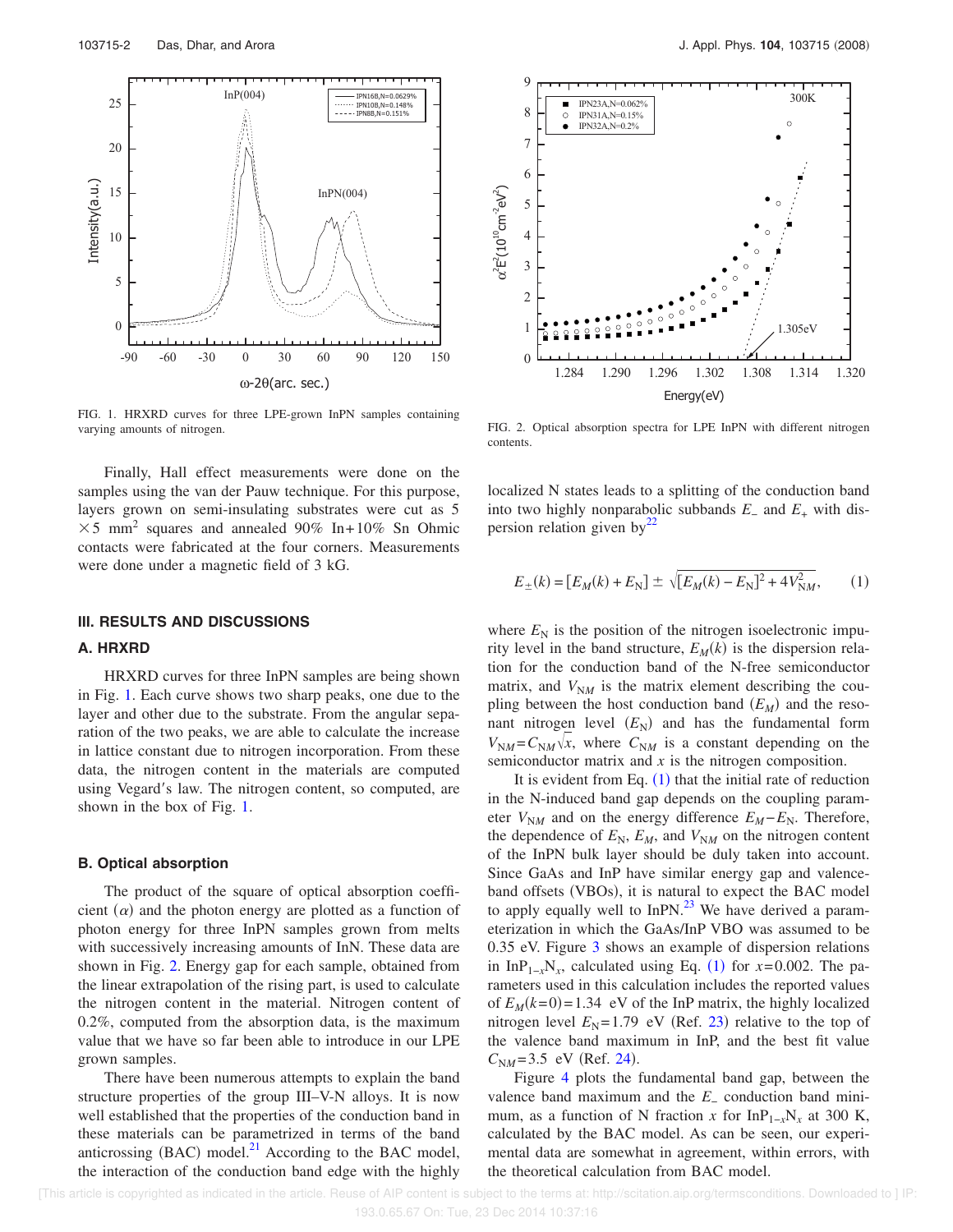

FIG. 3. Calculated dispersion curve for InPN.

#### **C. Photoluminescence**

PL spectra for a typical undoped InP layer, grown by LPE using the technique described earlier and a LPE InPN sample containing  $0.06\%$  nitrogen (as measured by optical absorption) are shown in Fig. 5. Spectrum for undoped InP is characterized by a broad peak with a maximum at 1.4253 eV, corresponding to free excitonic transitions in InP. For InPN, the free excitonic peak is narrower with the maximum at 1.4187 eV and a second peak at 1.3839 eV is clearly resolved. This indicates that the crystalline quality of the material is improved when nitrogen is introduced in the same. The peak at 1.38 eV has been observed earlier in InP and was attributed either to transitions from neutral donors to neutral acceptors  $(D^0$ - $A^0)$  (Ref. 25) or to the LO phonon replica of the free excitonic peak. $26$  Comparing the major peaks of InPN and InP, we see that there is a marginal decrease of 6.6



FIG. 4. Fundamental band gap of InPN calculated as a function of nitrogen composition using BAC model (solid line) and compared with our experimental data (solid circles).



FIG. 5. PL spectra for undoped LPE InP (solid line) and LPE  $InP_{0.9994}N_{0.0006}$ (dotted line).

meV in band gap due to nitrogen and this data more or less corresponds to that obtained for the same sample from absorption measurements at 300 K. The 1.38 eV peak is very weakly observed in a layer containing 0.2% nitrogen. However, when the sample is annealed for 40 min at 700 °C under hydrogen flow, the PL intensity is greatly increased enhancing the heights of both the 1.417 and the 1.383 eV peaks. These data are being shown in Fig. 6. The increase in luminescence after a postgrowth anneal was observed earlier in GaAsN (Refs.  $27$  and  $28$ ) and was attributed to the removal of point defects at high temperatures. This increase may also be partly due to the increase in substitutional nitrogen atoms and a corresponding decrease in interstitial nitrogen during annealing. $2^9$  Such increase in substitutional nitrogen may also account for the observed slight redshift of PL peak after anneal.

### **D. Electronic transport properties**

Finally, in Fig. 7, we show carrier concentration and electron mobility for materials with varying amounts of



FIG. 6. PL spectra for LPE InPN  $(N: 0.2\%)$  before and after an anneal at 700 °C for 40 min.

 <sup>[</sup>This article is copyrighted as indicated in the article. Reuse of AIP content is subject to the terms at: http://scitation.aip.org/termsconditions. Downloaded to ] IP: 193.0.65.67 On: Tue, 23 Dec 2014 10:37:16